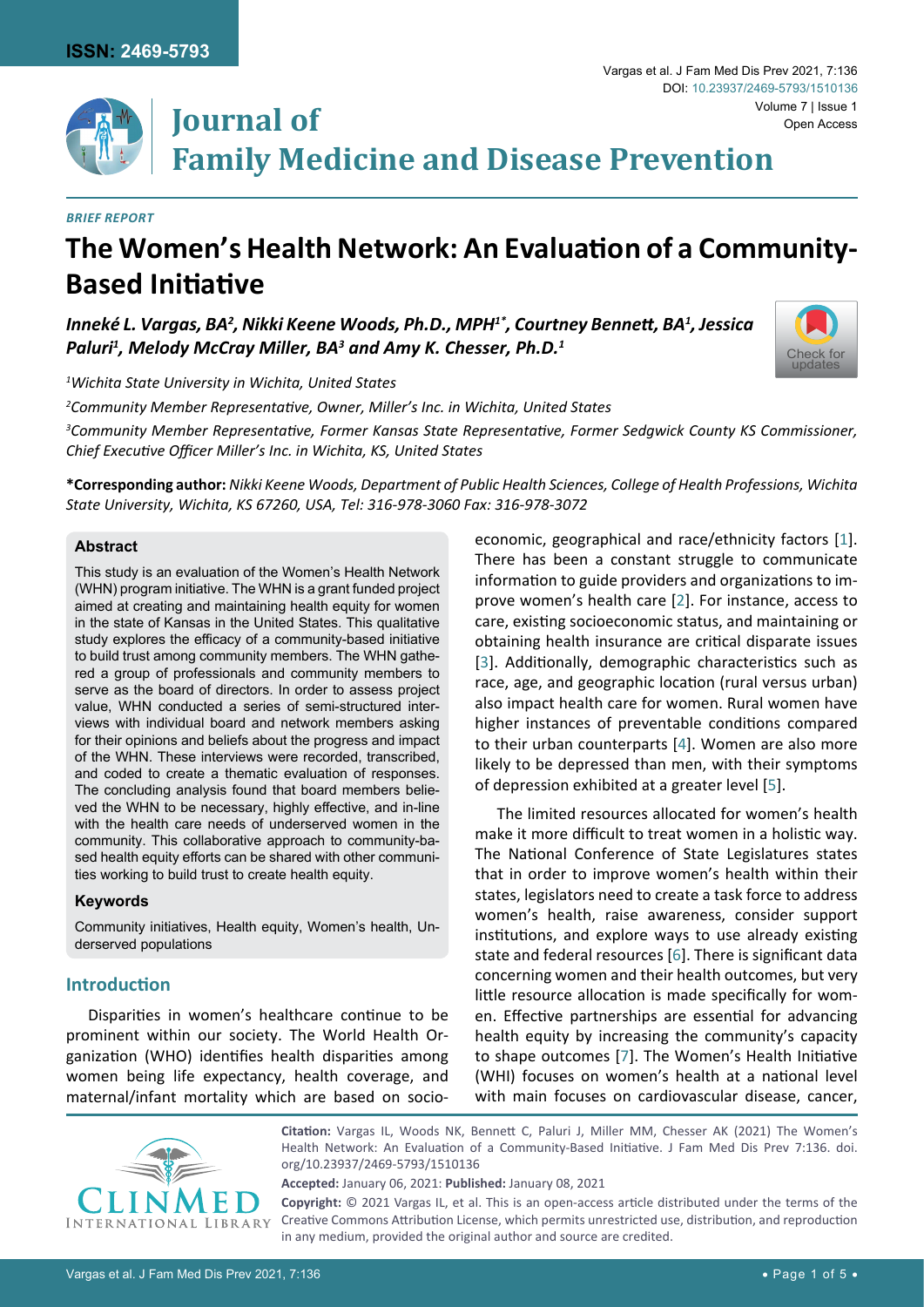<span id="page-1-0"></span>

and osteoporotic fractures (2020) [[8\]](#page-4-4). With WHI's extension studies, strategic input is focused to prevent major causes of death and frailty in older women.

Regional initiatives in Kansas typically rely heavily on the county's health department and non-profit organizations like Health Core Inc., and Grace Med to address disparities within the state. The Women's Health Network (WHN) of Kansas looks in-depth at targeted health issues for women and is working to establish a safe sharing environment for women. The WHN also encourages the community, through networking involvement, to disseminate information about various health access points for women.

The Women's Health Network (WHN) was formed in 2019 as a community-based initiative to address three key issues surrounding women's health care including: Mental health, reproductive health, and health literacy and access to education. Group members span from young adult to older adult women, men, clinicians, and community member representatives. In Wichita, the most populous city in the state of Kansas, there is a lack of preventative screening, high infant mortality rates, and a high rate of children in single-parent households [[9](#page-4-5)]. The Women's Health Network has a mission to educate patients, community members, and providers with in-depth and patient-focused discussions. To achieve this goal, WHN prioritizes research and community engagement. The purpose of this study was to understand barriers and opportunities to health care access for women in the state of Kansas and to develop a community-based initiative to best serve the underserved.

## **Methods**

This was a qualitative study that included semi-struc-

tured interviews conducted from October through December of 2019. A total of five Board of Director members and nine Network members were interviewed. The interviews were conducted in two phases with the first phase involving the Board of Director members. After obtaining informed consent, a trained research assistant administered the semi-structured interviews lasting approximately 15 minutes. Each of the interviews was conducted in English and recorded on a computer through a cell phone speaker for post-interview transcription. The second round of interviews was composed of Network member volunteers. These interviews, also approximately 15 minutes in duration, were recorded and transcribed using Panopto. All data was kept secure on password protected devices and digital information stored on a secured server network.

Both interview groups were asked the same set of questions including 5 demographic questions and 5 questions asking about health literacy and preferred sources of health information gathering. The research assistant elicited information regarding familiarity with issues of health disparities and how they affect overall health across the lifespan. To conclude the interviews, participants were asked to provide qualitative responses to 10 open-ended questions about the WHN program processes and outcomes. This study was approved by the university Institutional Review Board for human subjects protection.

#### **Theoretical fondation**

The study was community-based and used the Plan-Do-Check-Act (PDCA) model to ensure efficiency. The PDCA model is an iterative four-step method used to deliberately and continuously assess and improve efforts through defined actions. The model was originally used in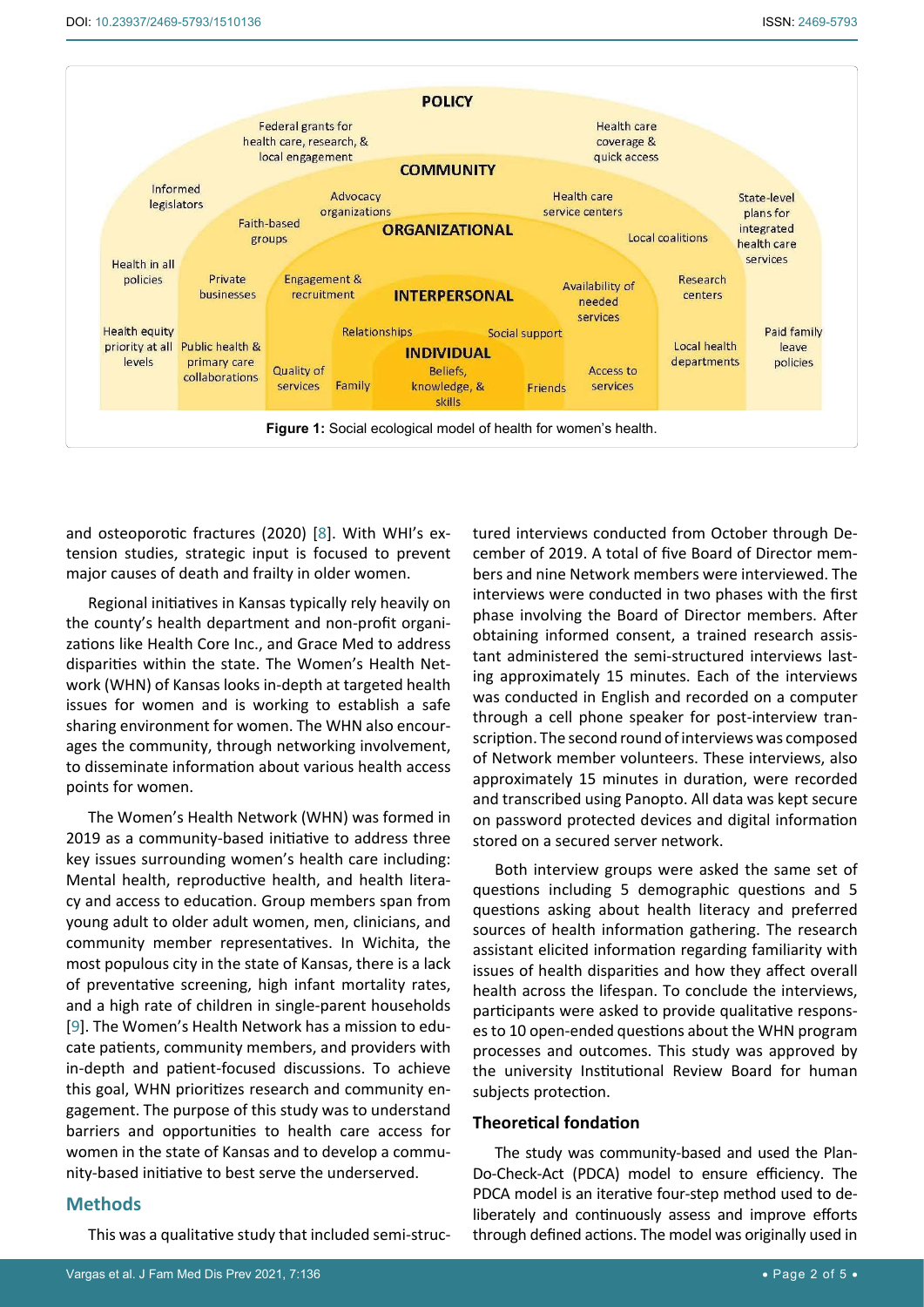|                  |                                  | Participants (n) | Percentage % |
|------------------|----------------------------------|------------------|--------------|
| Race             |                                  |                  |              |
|                  | White/non-Hispanic               | 11               | 79%          |
|                  | <b>Black or African American</b> | $\mathfrak{S}$   | 21%          |
| Gender           |                                  |                  |              |
|                  | Female                           | 13               | 93%          |
|                  | Male                             | 1                | 7%           |
| <b>Age Range</b> |                                  |                  |              |
|                  | $21 - 40$                        | 3                | 21%          |
|                  | 41-50                            | 5                | 36%          |
|                  | 51-60                            | $\overline{4}$   | 29%          |
|                  | 61-70                            | $\overline{2}$   | 14%          |
| <b>Role</b>      |                                  |                  |              |
|                  | Clinician                        | $\sqrt{2}$       | 14%          |
|                  | Community member                 | 12               | 86%          |

<span id="page-2-0"></span>**Table 1:** Participant Demographics.

the business setting but has been adapted by many in the public health field [\[10\]](#page-4-6). The theoretical foundation of the project was the Social Ecological Model of Health ([Figure](#page-1-0)  [1\)](#page-1-0). This multi-level model helps to better understand the complex layers within a community and considers complex interrelations between individual, relationship, community, and societal factors. The overlapping rings illustrate how factors at one level influence factors at another level. In order for the collective work to make progress on health equity issues within the community, it was necessary to include action on multiple levels of the model simultaneously [\[11](#page-4-7)-[13\]](#page-4-8). The study included a wrap around evaluation component to assess process and outcomes for the WHN. Process measures included time, communication patterns, and objective deadlines for training and development. Assessments were conducted as part of the Plan, Do, Check, Act model which included structured interviews.

# **Participants**

A total of 14 participants were recruited from the WHN Board of Directors and Network membership. Most of the participants were White ( $n = 11$ ) women (n = 13). There were (n = 3) African American participants, and one man. Twelve of the participants were community members and two were clinicians. The age groups spanned from 21-30 (n = 1), 31-40 (n = 2), 41-50 (n = 5), 51-60 ( $n = 4$ ), and 61-70 ( $n = 2$ ). All respondents participated on a voluntary basis. Most ( $n = 11$ ) of the respondents have advanced degrees and  $(n = 3)$  reported they had completed college ([Table 1](#page-2-0)).

# **Results**

The first survey question serves as a constant touchstone for the WHN executive board. In previous focus groups, Board Members were asked to narrow down the focus of the WHN to the top 3 major health concerns for women in Kansas. The overwhelming respons-

es were mental health, reproductive health, and health literacy and access to education. Since those concerns were identified, the WHN has made it a point to ask the Board and Network members in each survey to validate those concerns on an ongoing basis. When asked what the top 3 women's health issues in the state of Kansas are, the semi-structured interview responses echoed those same concerns in addition to the following: reproductive health, cancer, mental health, access to health care for rural women, a lack of affordable care, necessary Medicaid expansion, women's health in aging, violence against women, maternal mortality rates, infant mortality rates, and minority women's health disparities.

To elicit relevant channels for health literacy distribution, WHN asked participants how they access health information in their own lives. When asked, "What sites do you use to search for health information?", the responses varied from sites frequented by clinicians: PubMed, Epocrates, Medline Plus, and UpToDate. Community members reported more general health information site usage including: WebMD, CDC.org, sites specific to local organizations, MD Anderson Cancer Center, Mayo Clinic, and reputable search results from internet search engines, i.e., .gov, .edu, and .org sites.

Each group was questioned about the progress of the WHN program and its relevance to individual missions of the Board and Network members and their respective organizations. When asked what has gone well during their WHN membership the respondents stated the following: Interesting topic discussions that are relevant to my organization, keynote series and expert panels help providers understand how to better serve clients/patients, learning about different programs and organizations in Kansas, opportunities for collaboration, sharing best practices with others, and diverse perspectives are represented.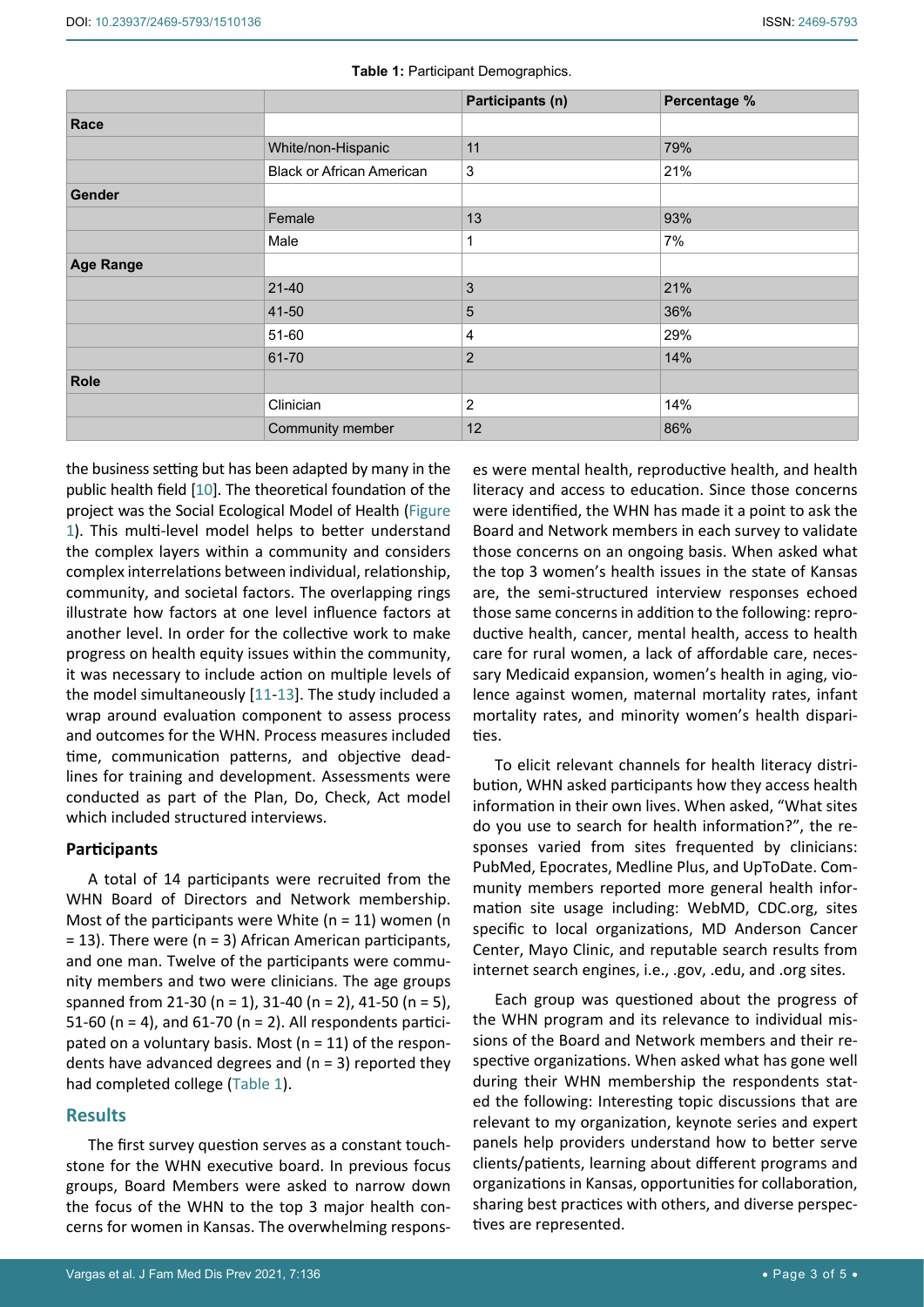When asked to share their definition of health disparities participants stated their understanding to be limited access to health care services, differences in health care outcomes particularly among minority women and LGBTQIA+ groups, under-insured groups unable to seek care, and an inability to pay for health services. The health disparities specific to the state of Kansas were identified as: Geographical limitations to care - particularly in rural communities, financial barriers to preventative care, food deserts, a lack of cultural sensitivity, senior citizens who cannot access adequate care, the birth outcomes for minority babies including higher incidences of Sudden Infant Death Syndrome (SIDS) and premature births.

The respondents assessed that these health disparities affect women over the life span in the following ways: Mental health issues can be limiting in all aspects of life, poor nutrition affects both physical and mental development, disparities become cyclical and generational, worse long-term health outcomes, an inability to age in a healthy manner. Maternal mortality and infant birth outcomes affect the lifespan of both mother and child including premature babies often experiencing learning disabilities and developmental delays. Women who experience poor maternity outcomes (premature delivery, stillbirth) can experience mental and physical ramifications. These groups also tend to have a shorter lifespan due to a lack of preventative care.

The key barriers to reducing health disparities in Kansas were identified as high health care costs resulting in inaccessible quality preventative care inaccessible, healthcare professional's views of women's health - specifically reproductive rights, Medicaid expansion is not happening fast enough, unreliable transportation - Medicaid provided transportation is not inclusive, and improved health education programs for students is necessary. A lack of funding for outreach for underserved populations is also a barrier including the limited number of contraceptive devices available at low-income clinics.

The group's recommendations for improving health equity for women in Kansas were governmental Medicare/Medicaid expansion, returning to a direct primary care physician model, better no and low-cost contraceptive options, and educating doctors, nurses, and law makers on patient care needs. Participants described the Women's Health Network as hugely impactful to the community in the following ways: Sharing valuable resources, the Network reach spans the state, the scope of expertise at each meeting including keynote presentations**,** the network provides a framework for real and actual change, and WHN is facilitating community member and provider education to better serve their populations. In the interest of community engagement, respondents were asked about their willingness to disseminate WHN educational information as the project

# **Discussion and Conclusion**

The broader implications of this study are to determine the efficacy of the WHN processes and procedures regarding distributing health literacy information among Network members and the people they serve. The narrower focus of this study will help the WHN understand how providers and organizations working with the WHN seek their own health literacy information. By doing this the WHN better understands how to serve the communities in the state of Kansas. Based on the findings, the WHN is still on track to successfully develop and launch a helpful and accessible method of distributing healthcare information. The respondents indicated a preference for digital information access; however, this would be a limitation for some socioeconomically disadvantaged groups. These limitations have been identified and serve to inform the WHN that alternative means of health literacy and access to education must be provided. Other limitations of this study include a low participation pool, low minority participant numbers, and each person has a post-secondary level of education. Future focus can be placed to ensure the WHN nets a larger pool of respondents to improve generalize ability of study findings, is accommodating to all minority groups, and includes varying levels of education among participant groups.

# **Financial Support**

Patient Centered Outcomes Research Institute (PCO-RI) Eugene Washington PCORI Engagement Award 10663-WichSU.

## **Conflict of Interests**

None to Report.

## **Authors Contributions**

Dr. Amy K. Chesser, Dr. Nikki Keene Woods, and Inneké L. Vargas were responsible for study creation, data collection, data analysis, and manuscript writing; Courtney Bennett and Jessica Paluri were responsible for manuscript writing and data analysis; Melody McCray-Miller was responsible for study creation, study oversight, and manuscript review; Dr. Amy K. Chesser is also the principal investigator responsible for the study.

#### **References**

- <span id="page-3-0"></span>1. [Hornbuckle LM, Amutah-Onukagha N, Bryan A, Edwards](https://www.ncbi.nlm.nih.gov/pmc/articles/PMC5450851/)  [ES, Madzima T, et al. \(2017\) Health Disparities in Wo](https://www.ncbi.nlm.nih.gov/pmc/articles/PMC5450851/)men. [Clin Med Insights Womens Health 10.](https://www.ncbi.nlm.nih.gov/pmc/articles/PMC5450851/)
- <span id="page-3-1"></span>2. [Weisman CS \(1987\) Communication between women and](https://pubmed.ncbi.nlm.nih.gov/3120213/)  [their health care providers: Research findings and unan](https://pubmed.ncbi.nlm.nih.gov/3120213/)[swered questions. Public Health Rep 102: 147-151.](https://pubmed.ncbi.nlm.nih.gov/3120213/)
- <span id="page-3-2"></span>3. [Sarto GE, Brasileiro J, Franklin DJ \(2013\) Women's Health:](https://pubmed.ncbi.nlm.nih.gov/24416694/)